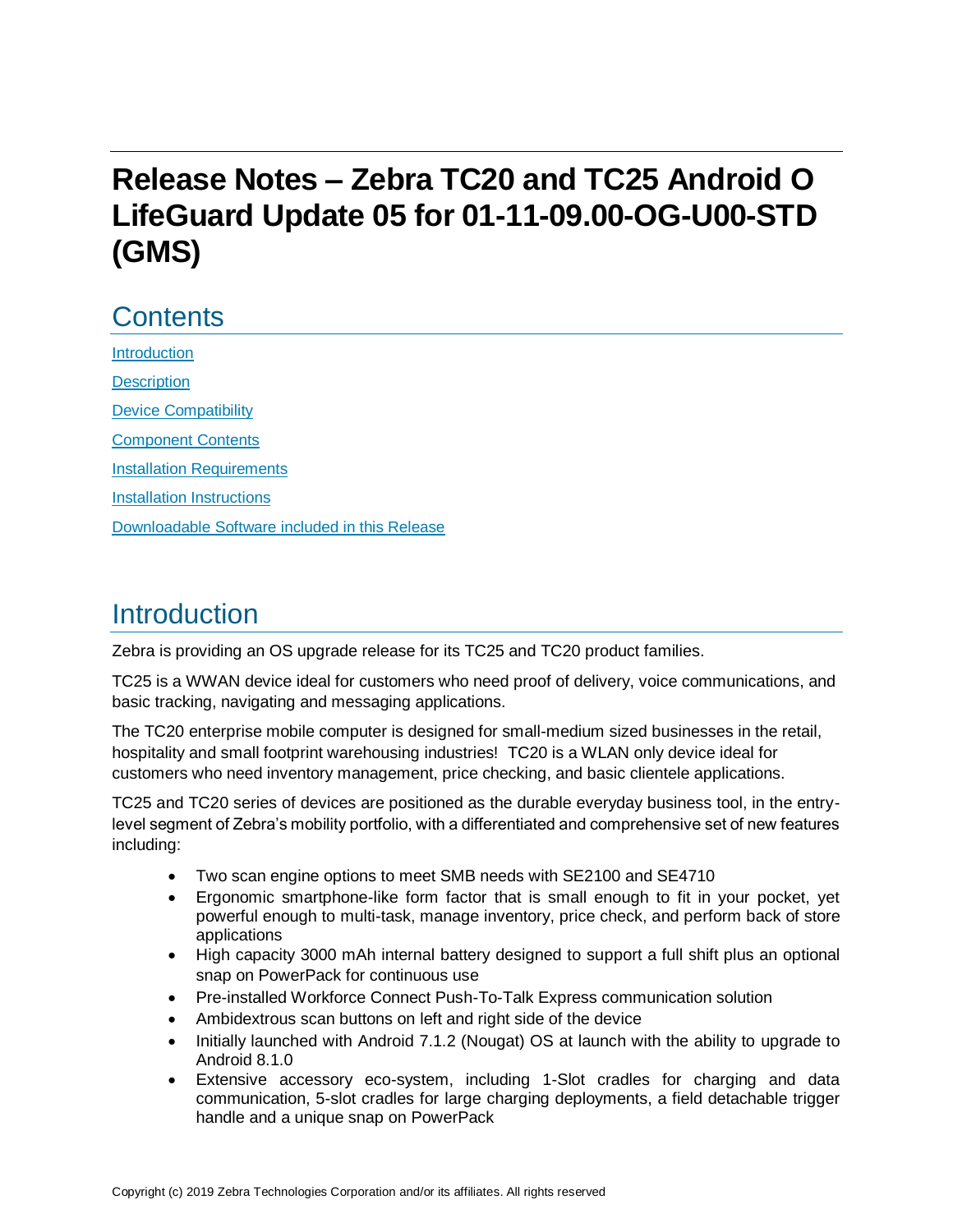## **Description**

This is the first Android 8.1.0 software release for TC25 and TC20 Mobile Computers. This release contains software packages for Android OREO GMS operating system for TC20 and TC25.

**Note:** Devices manufactured after 20MAR19 should be flashed with LifeGuard update 2 (CFE-TC2X-O-XX-011109-G-00-02.zip) or higher.

### **1. CFE v5 Updates:**

❖ CFE-TC2X-O-XX-011109-G-00-05.zip (GMS)

#### 1. **Android Security Patch Level**: July 01, 2019

Use the below link to see the Android Security bulletin for more information:<https://source.android.com/security/bulletin/>

- 2. SPR36865 Resolved an issue wherein upon pressing Hardware trigger used to switch between tabs, while Chrome was in foreground with multiple tabs open.
- 3. Updated below mentioned components:
	- Wifi FUSIONLIFTEQA 1 0.0.0.019 O
		- $\circ$  SPR36702 Resolved an issue wherein the MU was not able to connect to WLAN profile randomly after few reboots.

### **2. CFE v4 Updates:**

❖ CFE-TC2X-O-XX-011109-G-00-04.zip (GMS)

#### 1. **Android Security Patch Level**: June 01, 2019

Use the below link to see the Android Security bulletin for more information:<https://source.android.com/security/bulletin/>

- 4. SPR36970 Resolved an issue wherein period key was not working when used in RDP on Linux CentOS 7 server.
- 5. SPR36457 Resolved an issue wherein scanner was not working intermittently on few units after factory reset.
- 6. Updated below mentioned components:
	- Wifi-FUSIONLIFTEQA 1 0.0.0.018 O
	- OSX version QCT.81.8.4.UL

### **3. CFE v3 Updates:**

- ❖ CFE-TC2X-O-XX-011109-G-00-03.zip (GMS)
	- 1. **Android Security Patch Level**: May 01, 2019

Use the below link to see the Android Security bulletin for more information:<https://source.android.com/security/bulletin/>

7. SPR36906 - Resolved an issue wherein performing Factory reset using StageNow resulted in formatting of cache.

### **4. CFE v2 Updates:**

❖ CFE-TC2X-O-XX-011109-G-00-02.zip (GMS)

#### 1. **Android Security Patch Level**: April 01, 2019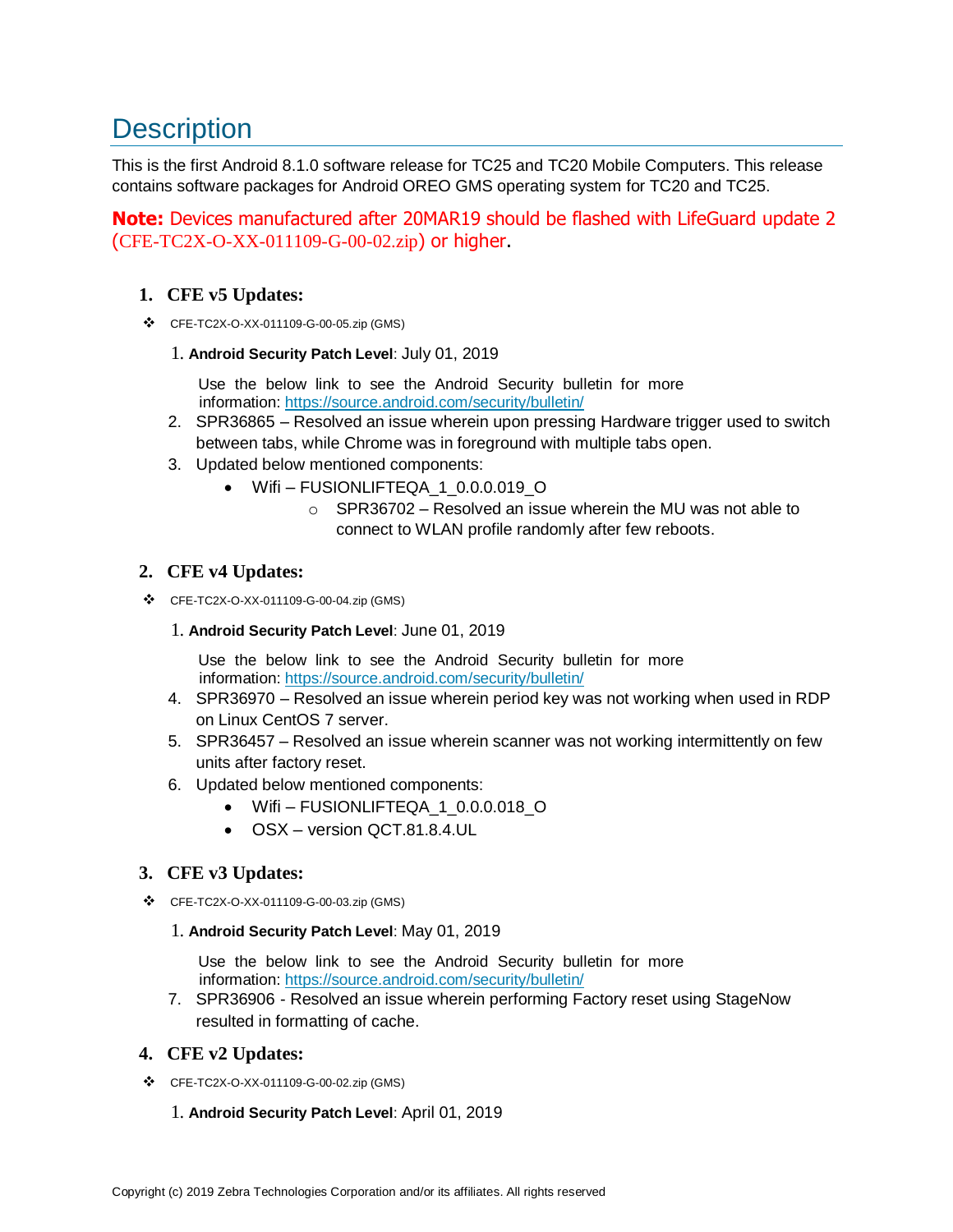Use the below link to see the Android Security bulletin for more information:<https://source.android.com/security/bulletin/>

- 8. Updated below mentioned components:
	- Scanning Framework version 22.0.5.0
	- Wifi FUSIONLIFTEQA 1 0.0.0.016 O
	- OSX version QCT.81.8.3.3UL
	- BT\_Pairing\_Utility 3.1**5**
- 9. SPR35855/35695 Resolved an issue wherein scanned data was being delivered as individual characters to the applications.
- 10. SPR36117/36095 OSx provisioning properties were getting intermittently reset causing device to be in a non-provisioned state causing below symptoms.
	- When scanning a barcode it does not decode into [the](https://confluence.zebra.com/pages/createpage.action?spaceKey=LIF&title=customer+apps+or+DWDEMO) targeted application.
	- A long press on the power key does not bring up the "Airplane" menu item.
	- HOME and RECENT keys were not functional.
- 11. SPR36220 resolved an issue where-in Google Play services were getting disabled after bypassing GMS Setup wizard.
- 12. SPR36685 Resolved an issue wherein image distortion issue was observed while scanning a barcode using any application.

### **5. CFE v1 Updates:**

❖ CFE-TC2X-O-XX-011109-G-00-01.zip (GMS)

#### 1. **Android Security Patch Level**: February 01, 2019

Use the below link to see the Android Security bulletin for more information:<https://source.android.com/security/bulletin/>

13. SPR36021 - Resolved an issue wherein voice call quality was getting degraded when phone is slightly moved away from the mouth area.

### <span id="page-2-0"></span>Device Compatibility

This software release has been approved for Android TC20 OREO GMS models mentioned below.

| <b>Device</b>          | <b>Operating System</b>                                         |
|------------------------|-----------------------------------------------------------------|
| TC200J-10C112A6        | Android O GMS ROW - EMEA, LATAM,<br>APAC & Canada               |
| TC200J-10C112US        | Android O GMS US Only                                           |
| <b>TC200J-10A111US</b> | Android O GMS US Only                                           |
| TC200J-10A111A6        | Android O GMS ROW - EMEA, LATAM,<br><b>APAC &amp; Canada</b>    |
| TC200J-10C213A6        | Android O GMS ROW - EMEA, LATAM,<br>APAC & Canada (Premium SKU) |
| TC200J-10C213US        | Android O GMS US Only (Premium SKU)                             |
| <b>TC200J-10A111TN</b> | Android O GMS TUNISIA Only                                      |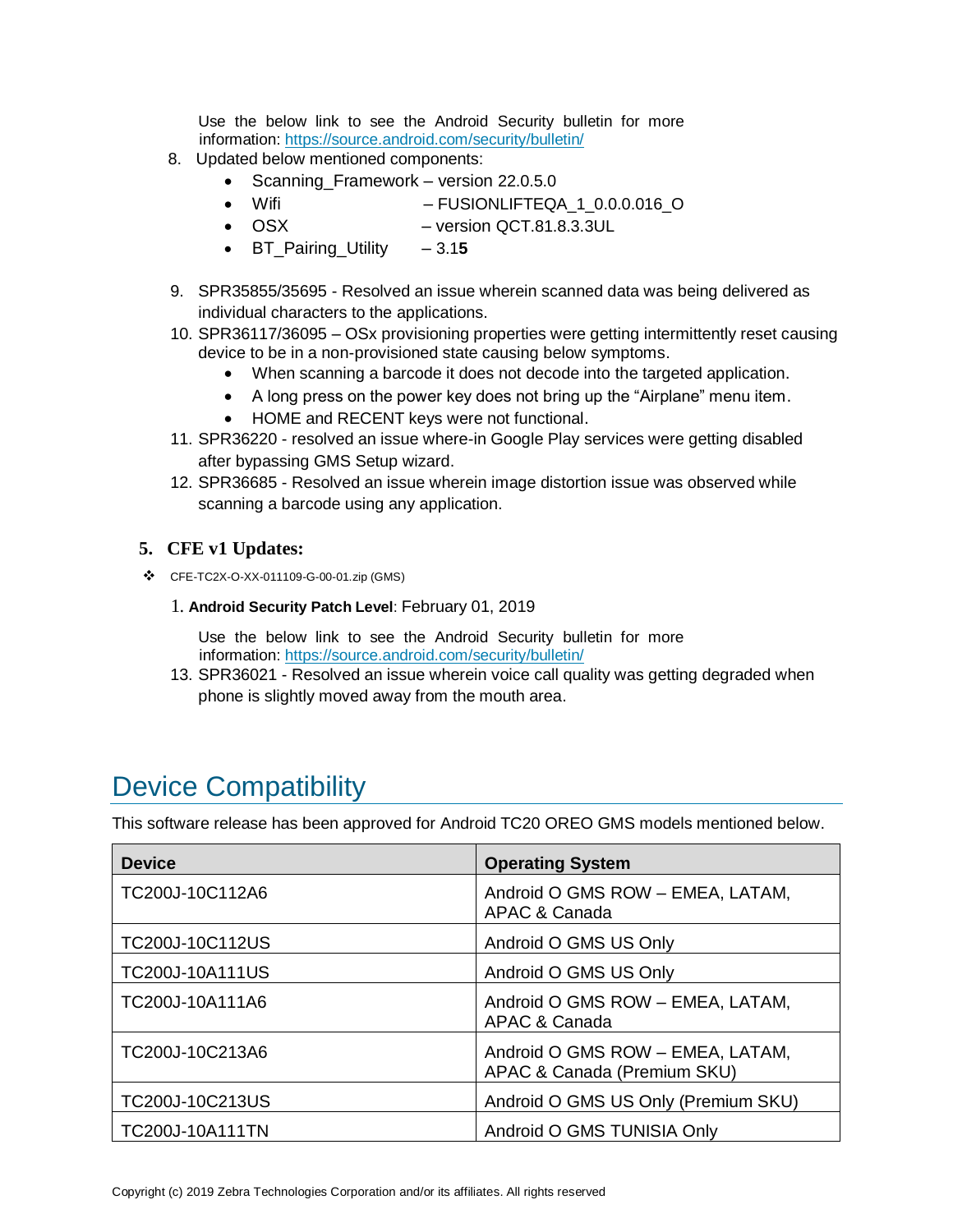| TC200J-10C112TN        | Android O GMS TUNISIA Only                                     |
|------------------------|----------------------------------------------------------------|
| TC200J-10C213IA        | Android O GMS INDIA (Premium SKU)                              |
| TC200J-10C112IA        | Android O GMS INDIA                                            |
| TC200J-10A111IA        | Android O GMS INDIA                                            |
| TC200J-1KC111A6        | Android O GMS ROW EMEA, LATAM, APAC<br>& Canada (Keyboard SKU) |
| <b>TC200J-1KC111IA</b> | Android O GMS INDIA (Keyboard SKU)                             |
| <b>TC200J-1KC111TN</b> | Android O GMS TUNISIA (Keyboard SKU)                           |
| <b>TC200J-1KC111US</b> | Android O GMS US (Keyboard SKU)                                |
| TC200J-10C213AZ        | Android O GMS Australia/New Zealand<br>(Premium SKU)           |

This software is also approved for Android TC25 OREO GMS models mentioned below

| <b>Device</b>   | <b>Operating System</b>          |
|-----------------|----------------------------------|
| TC25AJ-10C102A6 | Android O GMS ROW - EMEA         |
| TC25AJ-10B101A6 | Android O GMS ROW - EMEA         |
| TC25BJ-10C102A6 | Android O GMS ROW - EMEA & APAC  |
| TC25BJ-10B101A6 | Android O GMS ROW - EMEA & APAC  |
| TC25BJ-10C102IA | Android O GMS ROW - INDIA        |
| TC25BJ-10B101IA | Android O GMS ROW - INDIA        |
| TC25BJ-10C102BR | Android O GMS ROW - BRAZIL       |
| TC25BJ-10B101BR | Android O GMS ROW - BRAZIL       |
| TC25BJ-10C102TN | Android O GMS ROW - TUNISIA      |
| TC25BJ-10B101TN | Android O GMS ROW - TUNISIA      |
| TC25BJ-10C102JP | Android O GMS ROW - JAPAN        |
| TC25BJ-10B101JP | Android O GMS ROW - JAPAN        |
| TC25AJ-10C102US | Android O GMS NORTH AMERICA - US |
| TC25AJ-10B101US | Android O GMS NORTH AMERICA - US |
| TC25BJ-10B101ID | Android O GMS ROW - INDONESIA    |
| TC25BJ-10C102ID | Android O GMS ROW - INDONESIA    |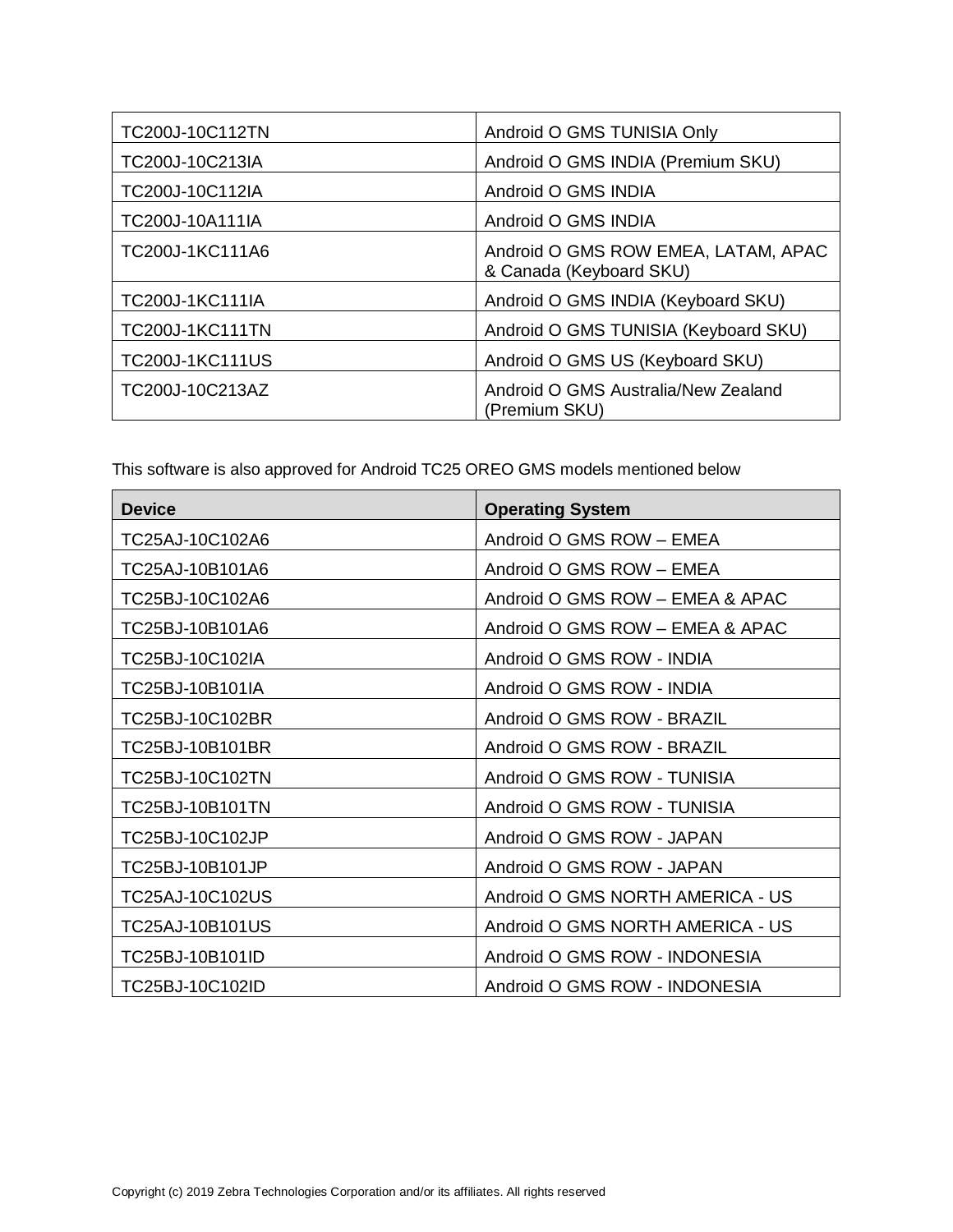# <span id="page-4-0"></span>Component Contents

| <b>Component</b>                    | <b>Version</b>                                                                                                             |
|-------------------------------------|----------------------------------------------------------------------------------------------------------------------------|
| Build_version                       | 01-11-09.00-OG-U05-STD                                                                                                     |
| Android_version                     | 8.1.0                                                                                                                      |
| Android_SDK_Level                   | 26                                                                                                                         |
| <b>Android Security Patch Level</b> | July 1, 2019                                                                                                               |
| Linux_kernel                        | 3.18.71                                                                                                                    |
| Wifi                                | FUSIONLITE_QA_1_0.0.0.019_O<br>Application: QA_1_00.0.0.008_O<br>Middleware: QA_1_00.0.0.011_O<br>Radio: QA_1_00.0.0.015_O |
| Platform                            | Qualcomm MSM8937                                                                                                           |
| Scanning_Framework                  | 22.0.5.0                                                                                                                   |
| <b>DWDemo</b>                       | 2.0.13                                                                                                                     |
| <b>OSX</b>                          | QCT.81.8.4.UL                                                                                                              |
| <b>MXMF</b>                         | 8.2.3.1                                                                                                                    |
| Touch                               | Focaltech V1.1 20161103 (fw:0x24)                                                                                          |
| Bluetooth_Stack                     | CNSS-PR-4-0-552-166444-1/01050102                                                                                          |
| Flash_Size                          | 16G / 32G                                                                                                                  |
| RAM_Size                            | 2G                                                                                                                         |
| <b>GPS</b>                          | MPSS.JO.3.0-00431-8937_GENNS_PACK-1                                                                                        |
| <b>MMS</b>                          | 8.1.0                                                                                                                      |
| RIL_Version                         | Qualcomm RIL 1.0                                                                                                           |
| <b>BT_Pairing_Utility</b>           | 3.15                                                                                                                       |
| Datawedge                           | 7.0.4                                                                                                                      |
| Camera                              | 2.0.002                                                                                                                    |
| <b>PTT</b>                          | 3.1.39                                                                                                                     |
| RxLogger                            | 5.4.12.0                                                                                                                   |
| <b>StageNow</b>                     | 3.1.1.1019                                                                                                                 |
| Zebra Data Service                  | 3.4.0.1180                                                                                                                 |
| <b>EMDK</b>                         | 7.0.0.2000                                                                                                                 |
| <b>IMEI SV Number</b>               | 09                                                                                                                         |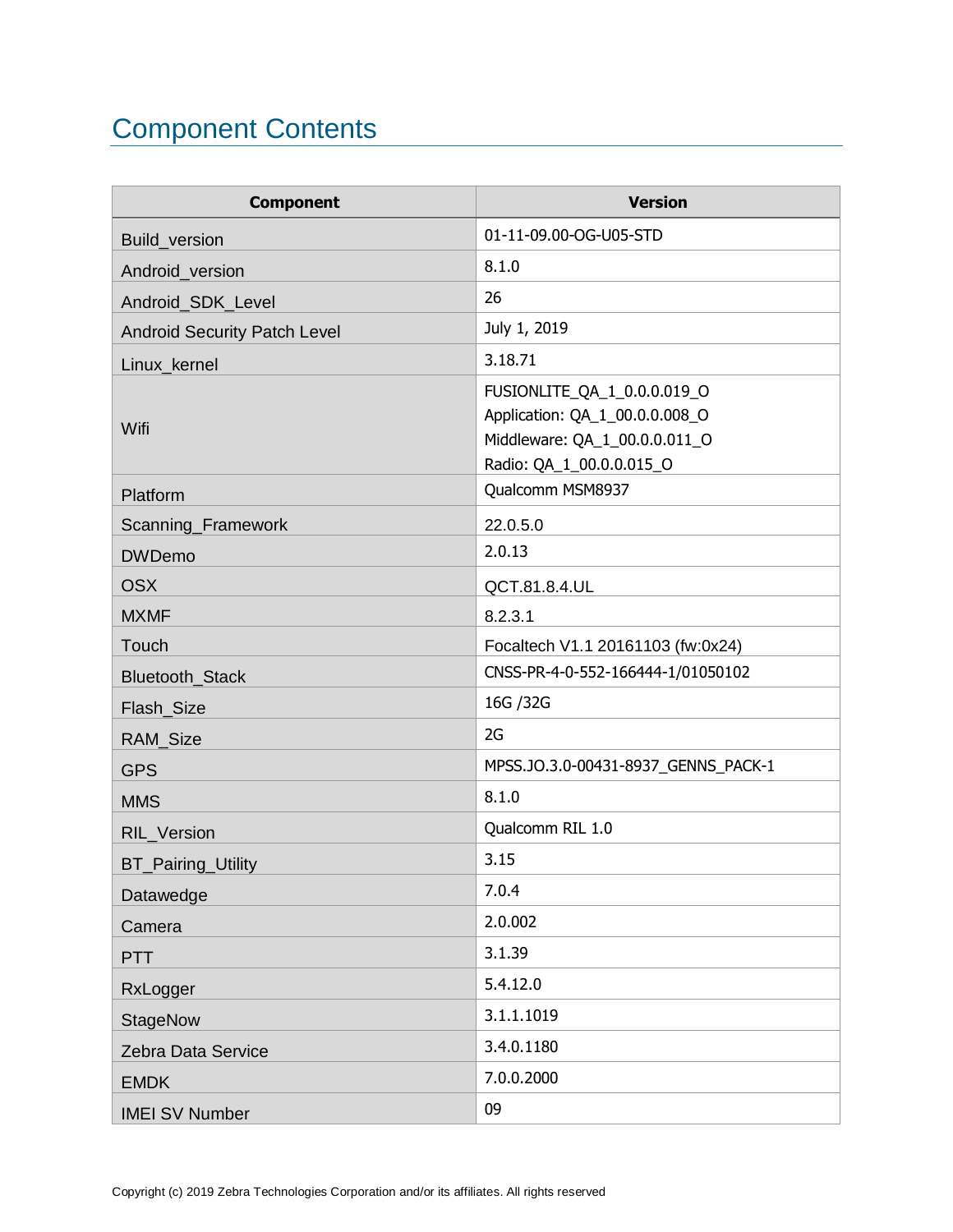| <b>OEM Config</b>        | 8.1.0.9                                                                         |
|--------------------------|---------------------------------------------------------------------------------|
| <b>DDT</b>               | V1.16.0.11                                                                      |
| <b>Audio SW Version</b>  | 0.3.0.0                                                                         |
| <b>Acoustic Profiles</b> | General: CO4.2<br>Cellular: CO4.2                                               |
| Finger prints            | Zebra/TC25/TC25FM:8.1.0/01-11-09.00-OG-U05-<br>STD/190617:user/release-keys,    |
|                          | Zebra/TC20/ TC20RT: 8.1.0/01-11-09.00-OG-U05-<br>STD/190617:user/release-keys,  |
|                          | Zebra/ TC20/ TC20RD: 8.1.0/01-11-09.00-OG-<br>U05-STD/190617:user/release-keys, |
|                          | Zebra/ TC20/ TC20KB: 8.1.0/01-11-09.00-OG-<br>U05-STD/190617:user/release-keys  |

### <span id="page-5-0"></span>Installation Requirements

### HW Requirements

- Windows PC running Windows 7/10 32/64 bits
- USB Type C Cable
- Micro SD Card with at least 2GB capacity (optional)

### SW Requirements

Please make sure following components are installed on your computer before commencing OS installation.

- Zebra Android USB Driver V2.2 or higher
- Android Debug Bridge (ADB) version 1.0.39 or higher
- TC20/TC25 GMS Android OS Release Images

### Image Compatibility

Please note that GMS full package update file is not compatible with China based SKUs hence China based SKUs will not allow to download GMS images. Attempt to install GMS Image on China based SKUs will gracefully fail and report image incompatibility error.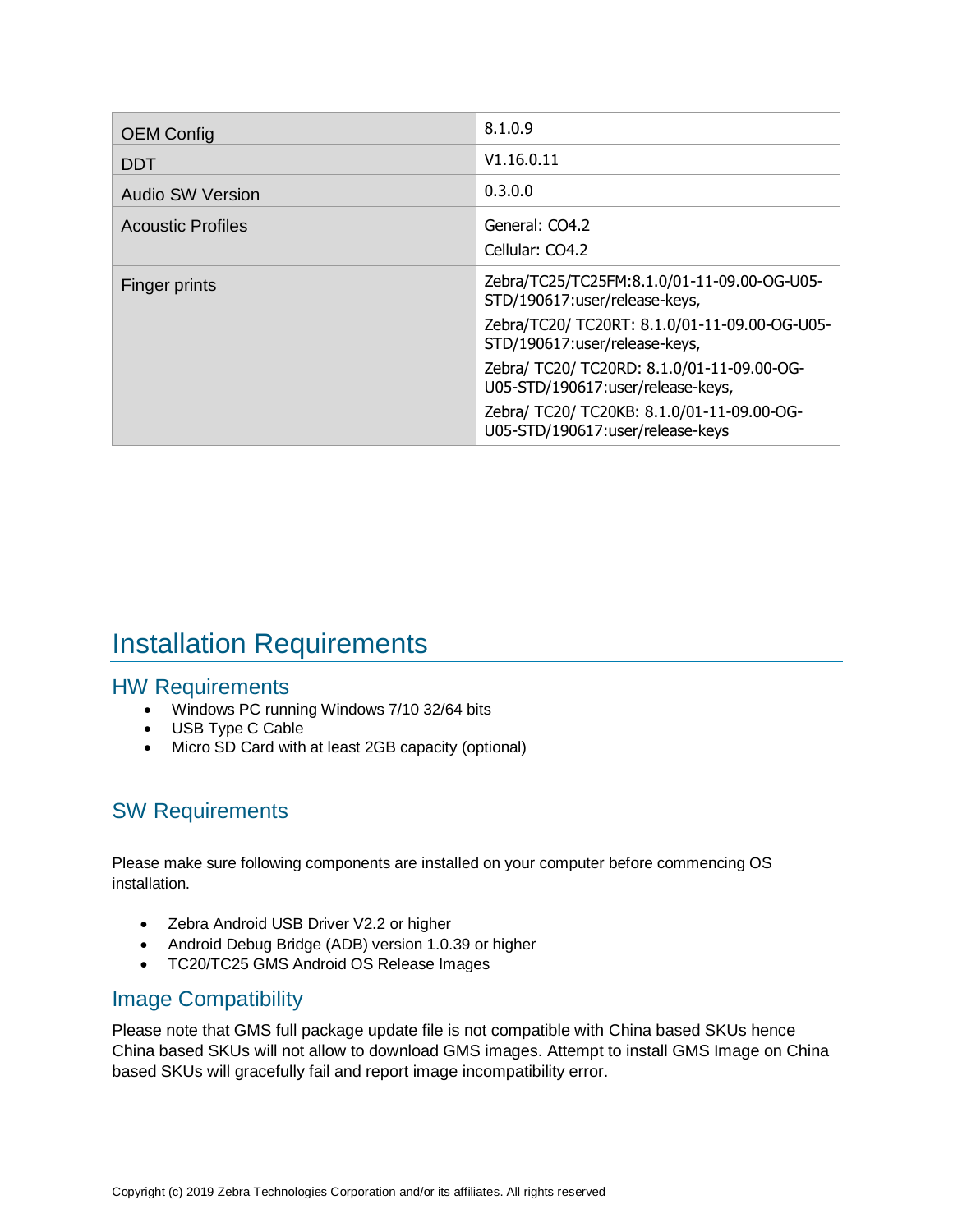### <span id="page-6-0"></span>Installation Instructions

### Using the "adb sideload" method

### **Assumptions**

- 1. ADB installed on PC
- 2. TC20/TC25 has Developer options enabled
- 3. USB debugging ON

### **Procedure**

- 1. Plug the TC20/TC25 into the USB & Charging Cable and then the Cable to the PC. If you have a Cradle with USB connectivity, connect it now.
- 2. You may need to pull down notification bar, and tap on the notification which says, "USB charging this device", and change it to "Transfer files".
- 3. Open Command Prompt on PC, run "adb devices" and check to see if you can see the device's serial number… If yes, proceed… if not you will need to get the PC set up with the proper drivers or install an External SD Card.
- 4. You may also get a pop up on your PC (Win 7) that you will be connected as a Portable Media Player… this can be ignored.
- 5. Entering Recovery Mode
	- a. Choice 1: In Command Prompt, type "adb reboot recovery" and click enter.
	- b. Choice 2:
		- i. Reboot and hold PTT key
		- ii. When Zebra Technologies logo appears on the screen Release the PTT Key
- 6. Your TC20/TC25 will reboot and take you to Android Recovery screen.
- 7. To select Sideload Method
	- a. Use the Volume + and to highlight, "Apply upgrade from ADB" and press the Power Key to select it
- 8. With your Command Prompt, open, type "adb sideload" and add a space and then drag and drop the zip file which you want to apply to the device and press enter.
	- a. When the file download starts, the command window will show progress with a percentage completed.
	- b. Device display will show a series of messages indicating it is downloading, verifying and installing the image on to the device.
- 9. After successful update, the device will auto reboot and you see Zebra on top and POWERED BY android at the bottom and after about 10 second will transition to the TC20/TC25 Touch Computer splash screen with 5 dancing white dots at bottom… it will stay at this screen for up to 4 minutes and then present the "Welcome Screen".
- 10. After this you will need to complete the process by setting up Wi-Fi and E-mail accounts and such.
- 11. To make sure the OS Update took place, once the initial setup is complete;
	- a. Go to "Settings" and scroll down to "System" and navigate to "About phone" and look at the "Build number". It should state "01-11-09.00-OG-U05-STD".
- 12. Setting the Date and Time. If you associate the device to a WLAN AP, it should automatically set the date and time. The only thing left is to set the time zone. Go to "Settings" and scroll to and select "Date & time". Scroll down to and select "Select time zone" and scroll down to and select the appropriate time zone and you are done.
- 13. Now you are all set to use your TC20/TC25.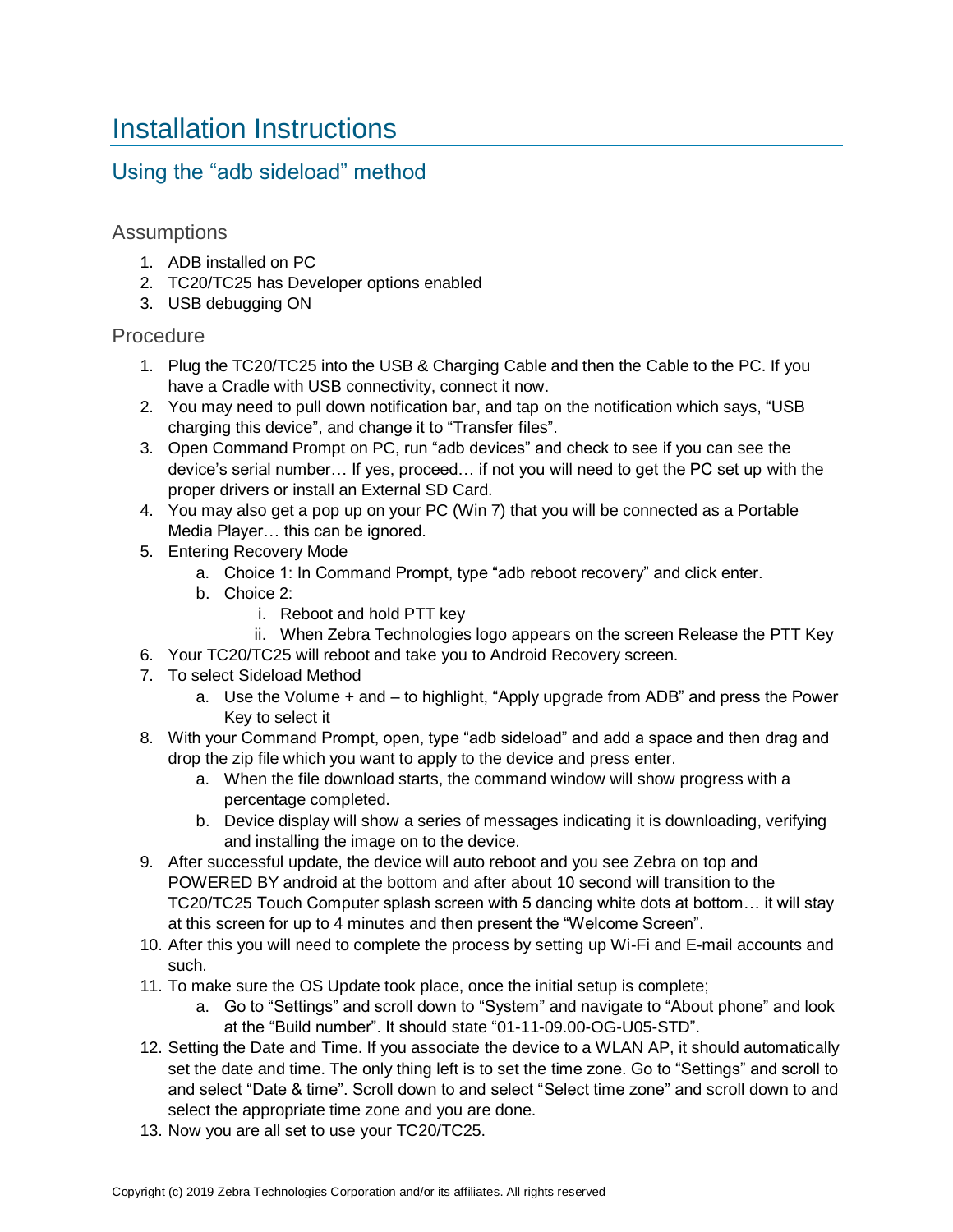### Using External SD Card

- 1. Plug the TC20/TC25 into the USB & Charging Cable and then the Cable to the PC. If you have a Cradle with USB connectivity, connect it now.
- 2. You may need to pull down notification bar, and tap on the notification which says "USB charging this device", and then change it to "Transfer files".
- 3. You may also get a pop up on your PC (Win 7) that you will be connected as a Portable Media Player… this can be ignored.
- 4. Copy the required files to the SD Card. This can be done in two ways
	- a. Copy the files to the Micro SD card with the help of a SD Adapter which gets inserted to the SD slot of your PC/Laptop/SD Writer.
	- b. Directly transfer files to the Micro SD card which is inserted in to the back of the device. Please refer to the user guide on how to open the back door and inserting the SD card to the device.
- 5. Entering Recovery Mode
	- a. Choice 1: In Command Prompt, type "adb reboot recovery" and click enter.
	- b. Choice 2:
		- i. Reboot and hold PTT key
		- ii. When Zebra Technologies logo appears on the screen Release the PTT Key
- 6. Your TC20/TC25 will reboot and take you to Android Recovery screen.
- 7. Applying update via External SD card
	- a. Use the Volume + and to highlight select option to "Apply upgrade from SD card" and press the Power Key to select it
	- b. Use the Volume + and to highlight package to be installed (downloaded Zip file) and press the Power Key to select it.
- 8. After successful update the device will auto reboot and you see Zebra on top and POWERED BY android at the bottom and after about 10 second will transition to the TC20/TC25 Touch Computer splash screen with 5 dancing white dots at bottom… it will stay at this screen for up to 4 minutes and then present the "Welcome Screen".
- 9. After this you will need to complete the process by setting up Wi-Fi and E-mail accounts and such.
- 10. To make sure the OS Update took place, once the initial setup is complete;
	- a. Go to "Settings" and scroll down to "System" and navigate to "About phone" and look at the "Build number". It should state "01-11-09.00-OG-U05-STD".
- 11. Setting the Date and Time. If you associate the device to a WLAN AP, it should automatically set the date and time. The only thing left is to set the time zone. Go to "Settings" and scroll to and select "Date & time". Scroll down to and select "Select time zone" and scroll down to and select the appropriate time zone and you are done.
- 12. Now you are all set to use your TC20/TC25.